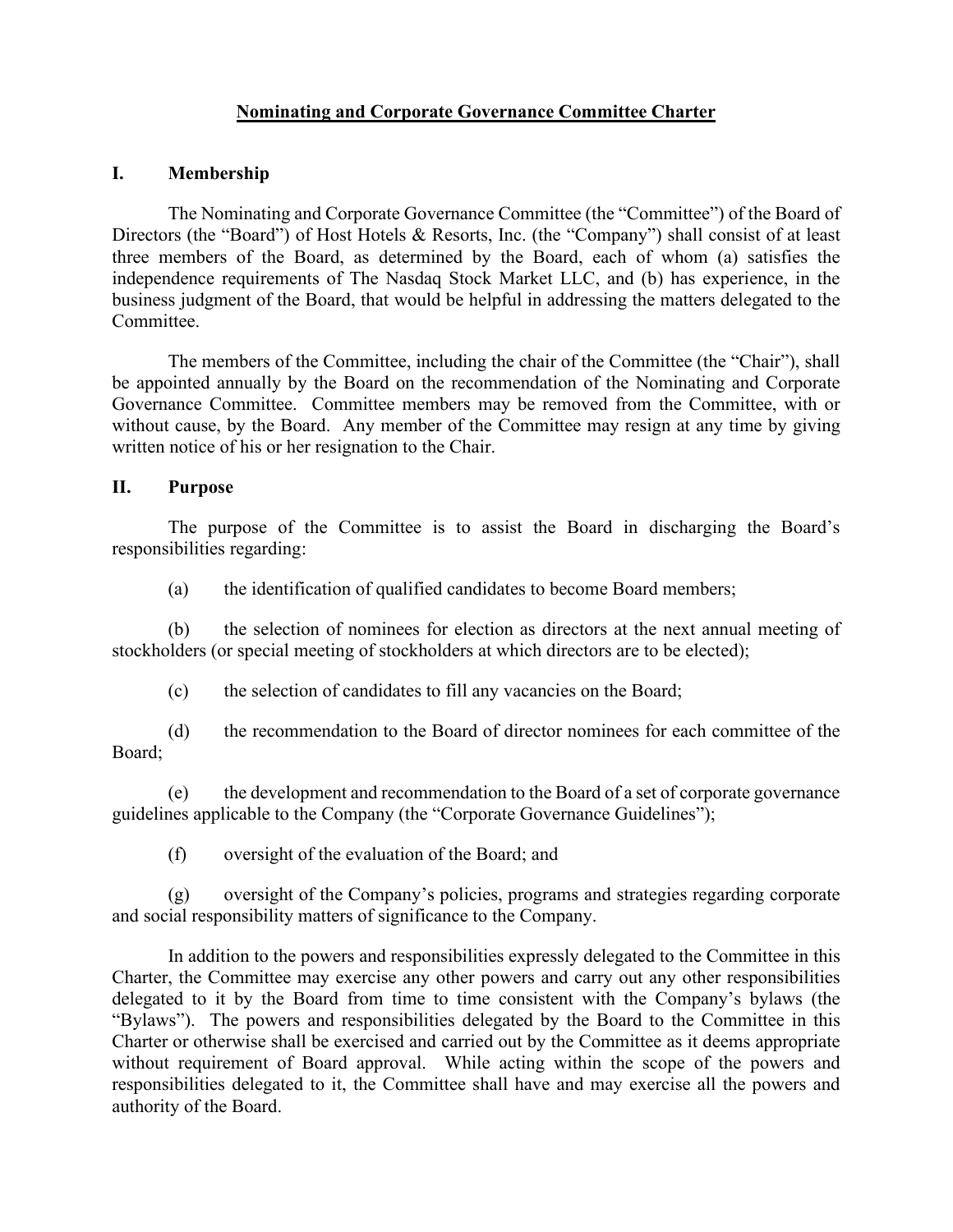#### **III. Duties and Responsibilities**

1. The Committee shall review, at least annually and more frequently as may be necessary, (a) the composition of the Board of Directors in terms of independence, experience, expertise, skills, diversity and special knowledge required for the effective discharge of the Board's responsibilities and (b) the organization of the Board in terms of Board procedures, the size and membership of the Board, and recommend to the Board any changes the Committee believes appropriate or desirable.

2. The Committee shall review, at least annually and more frequently as may be necessary, the structure and membership of the Board committees, and will recommend to the Board any changes the Committee believes appropriate or desirable.

3. (a) Prior to each annual meeting of stockholders at which directors are to be elected or reelected, the Committee shall recommend to the Board candidates for nomination that the Committee, in the exercise of its judgment, has found to be well qualified and willing and available to serve, including any nominees submitted by stockholders under and in accordance with the provisions of the Bylaws.

(b) After a vacancy arises on the Board or a director advises the Board of his or her intention to resign, the Committee shall recommend a candidate to the Board to fill the vacancy that the Committee, in the exercise of its judgment, has found to be well qualified and willing and available to serve.

(c) In considering potential candidates for directors under (a) and (b) above, the Committee may consider the entirety of each candidate's credentials. Qualifications for consideration may vary according to the particular area of expertise being sought as a complement to the existing composition of the Board. In addition, the Committee is committed to a diversified membership of the Board, including professional background, experience, thought, perspective, age, tenure, gender, and ethnicity. The Committee may consider the following criteria, among others the Committee shall deem appropriate, in recommending candidates for election to the Board:

- (i) possession of personal and professional integrity, ethics and values;
- (ii) experience in corporate management, such as serving as an officer or former officer of a publicly held company, or a general understanding of marketing, finance and other elements relevant to the success of a publicly-traded company in today's business environment;
- (iii) sound business experience and acumen and the requisite time and ability to attend meetings and fully participate in the activities of the Board;
- (iv) experience in the Company's industry or familiarity with the issues affecting the Company's business;
- (v) experience as a board member of another publicly held company;
- (vi) academic expertise in an area of the Company's operations;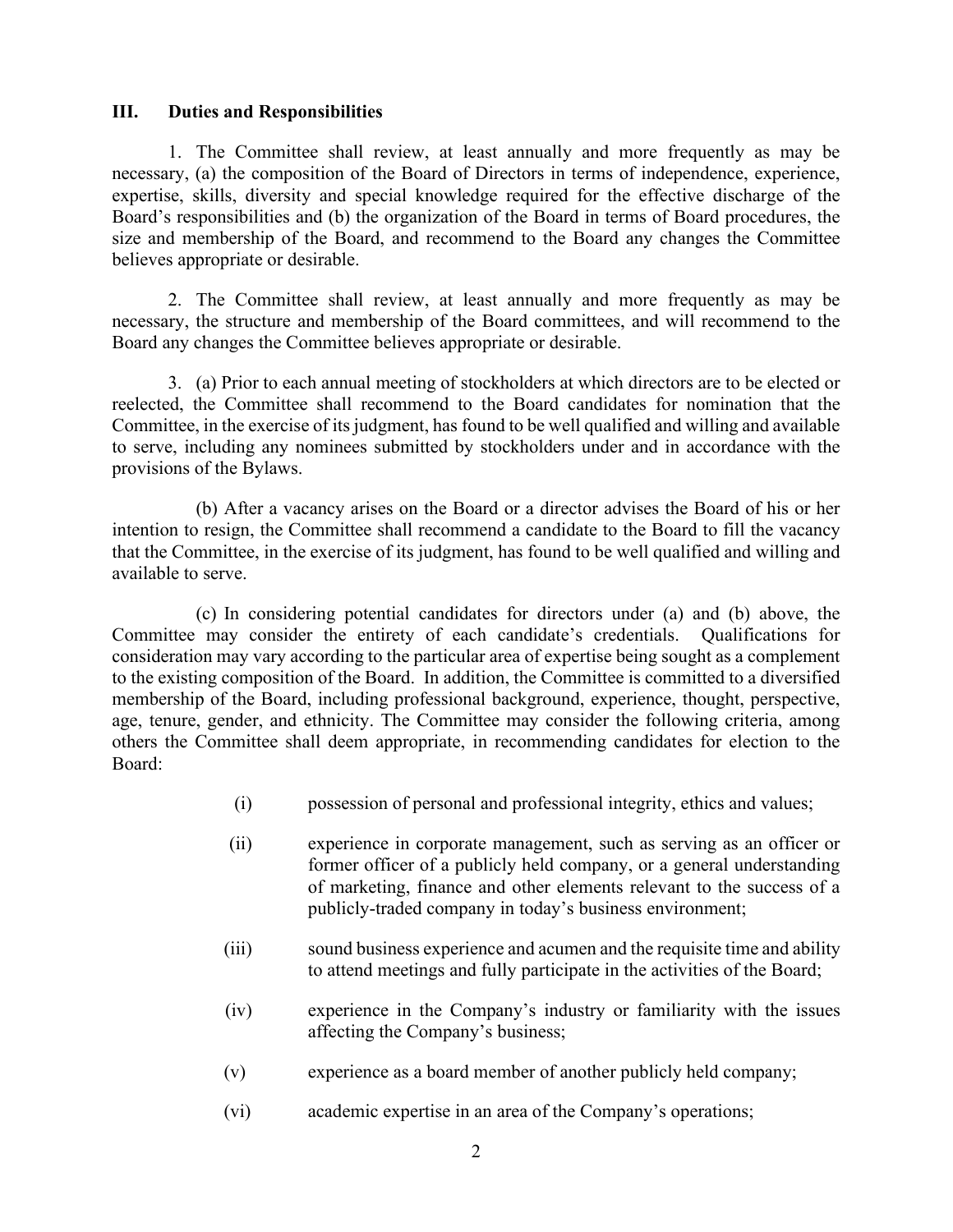- (vii) practical and mature business judgment, including the ability to make independent analytical inquiries;
- (viii) a reputation, both personal and professional, consistent with the image and reputation of the Company; and
- (ix) the stated intent of a candidate to comply with the Corporate Governance Guidelines, including the guideline on resignation of a director who is not elected by the vote specified in the Bylaws.

(d) The foregoing notwithstanding, if the Company is legally required by contract or otherwise to permit a third party to designate one or more of the directors to be elected or appointed (for example, pursuant to rights contained in a Certificate of Designation of a class of preferred stock to elect one or more directors upon a dividend default), then the nomination or appointment of such directors shall be governed by such requirements.

4. The Committee shall oversee the Board's annual review of its performance (including its composition and organization) and will make appropriate recommendations to improve performance.

5. The Committee may make recommendations to the Board regarding the Company's Certificate of Incorporation and Bylaws.

6. The Committee shall review annually the Corporate Governance Guidelines and shall recommend any revisions, amendments or modifications to the Board for approval.

7. The Committee shall consider, develop and recommend to the Board such policies and procedures with respect to the nomination of directors or other corporate governance matters as may be required to be adopted or disclosed pursuant to any rules promulgated by the Securities and Exchange Commission or otherwise considered to be desirable and appropriate in the discretion of the Committee.

8. The Committee shall review periodically the compensation and benefits for nonemployee Directors and, when appropriate, make recommendations to the Compensation Policy Committee or the Board of Directors for modifications.

9. The Committee shall evaluate its own performance on an annual basis, including its compliance with this Charter, and provide the Board with any recommendations for changes in procedures or policies governing the Committee. In addition, the Committee shall review and reassess this Charter at least annually and submit any recommended changes to the Board for its consideration. The Committee shall conduct such evaluation and review in such manner as it deems appropriate.

10. The Committee shall oversee implementation and compliance with, and will recommend clarifications or necessary changes to, the Code of Business Conduct and Ethics.

11. The Committee shall administer standards concerning any charitable contribution to organizations associated with a director or his or her spouse or immediate family members.